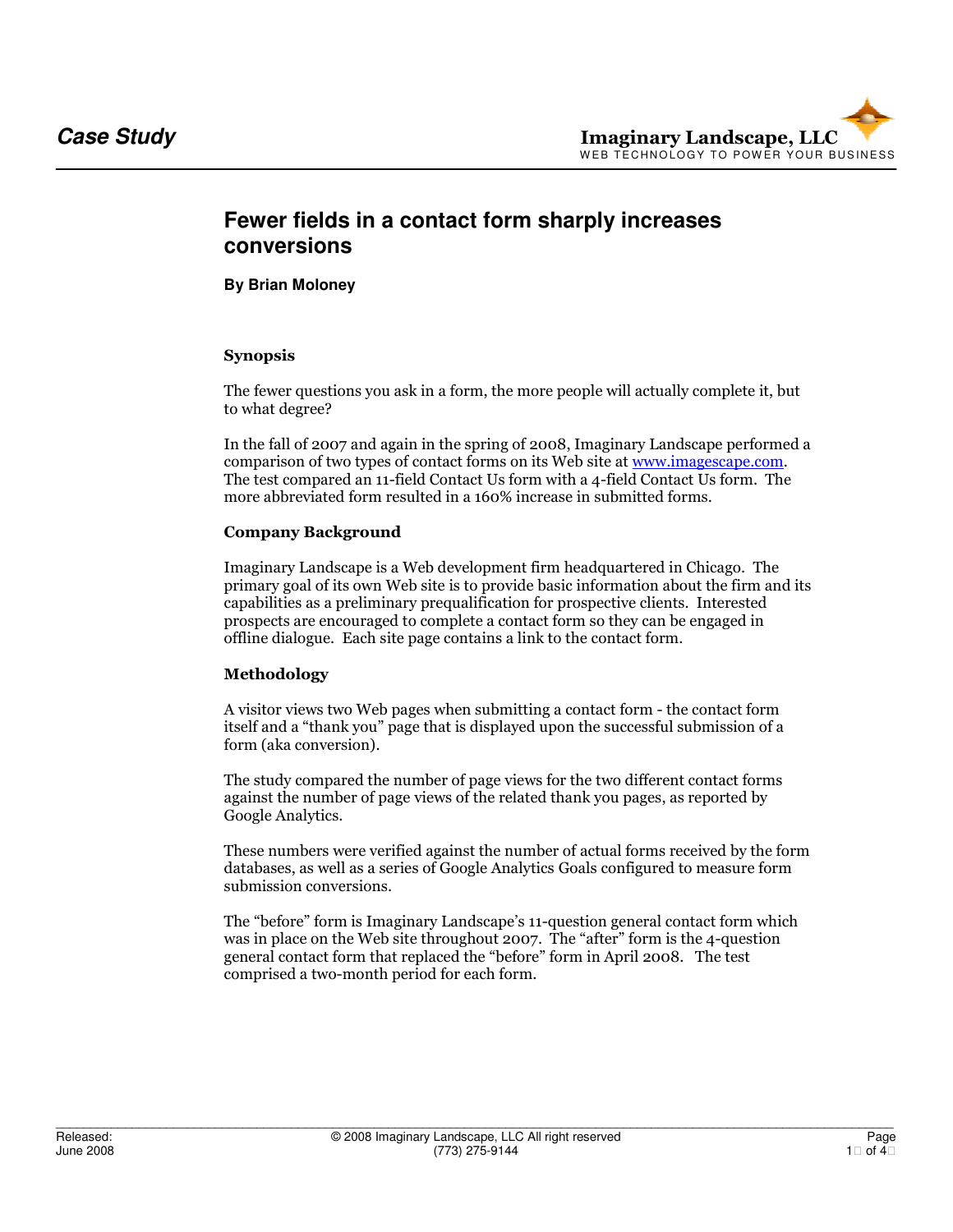**Case Study**<br>
WEB TECHNOLOGY TO POWER YOUR BUSINESS<br>
WEB TECHNOLOGY TO POWER YOUR BUSINESS

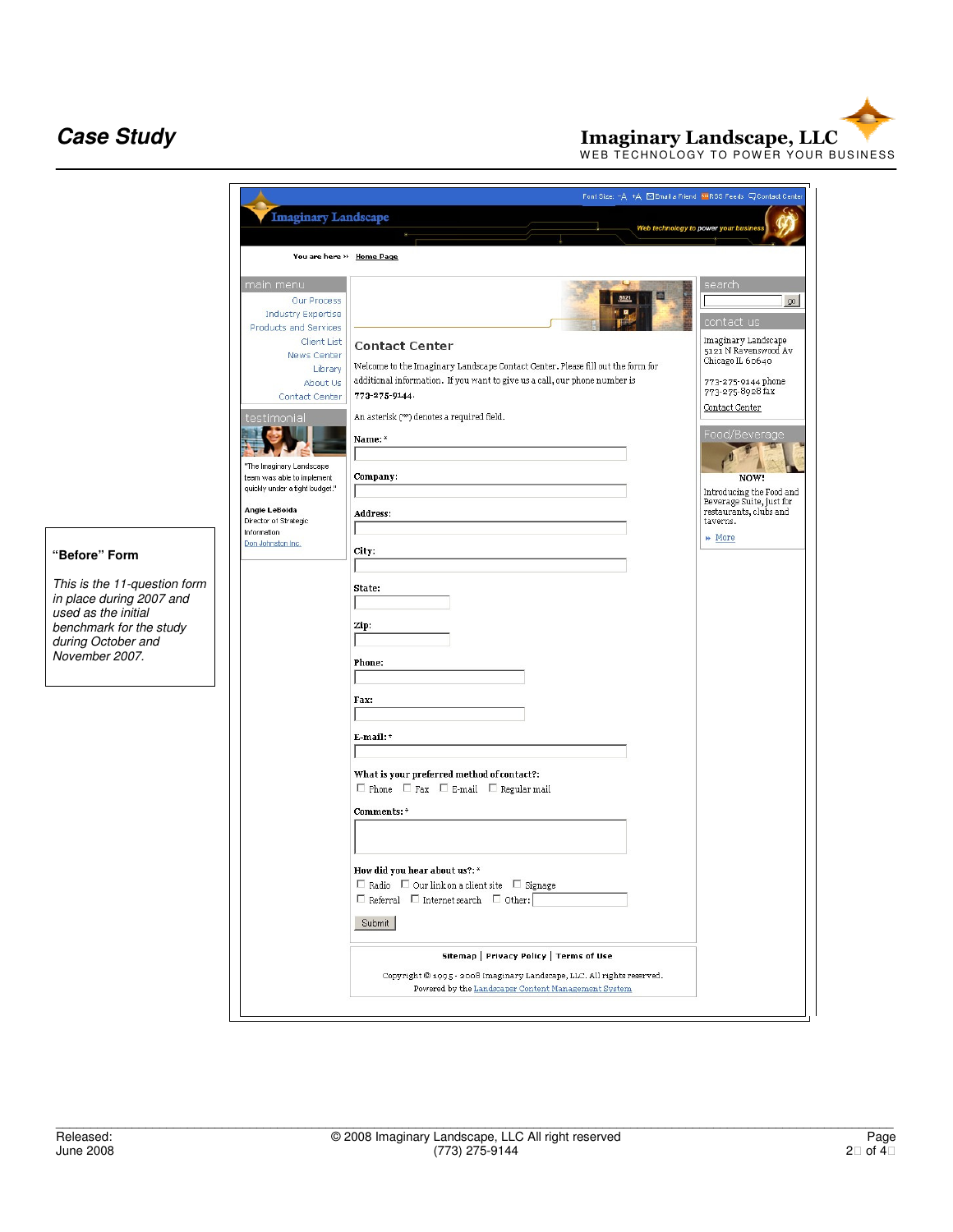**Case Study**<br>
WEB TECHNOLOGY TO POWER YOUR BUSINESS<br>
WEB TECHNOLOGY TO POWER YOUR BUSINESS



### Findings

A comparison of the data reveals similar general site traffic for each test period. Contact form views were slightly higher. However, the number of forms submitted (thank you page views) rose sharply.

|                                | <b>Before</b>        | After               | <b>Change</b> |
|--------------------------------|----------------------|---------------------|---------------|
|                                | Oct. $1 - Nov. 30$ , | Apr. $1 - May 31$ , |               |
| <b>Date Range</b>              | 2007                 | 2008                |               |
| <b>Site Visits</b>             | 2,827                | 3,071               | 8.6%          |
| <b>Site Page Views</b>         | 7,104                | 6,960               | $(2.0\%)$     |
| <b>Contact Form Page Views</b> | 184                  | 219                 | 19.0%         |
| <b>Thank You Page Views</b>    | 10                   | 26                  | 160.0%        |
| <b>Conversion Rate</b>         | 5.4%                 | 11.9%               | 120.4%        |

The number of forms submitted increased 160% and the conversion rate increased 120%.